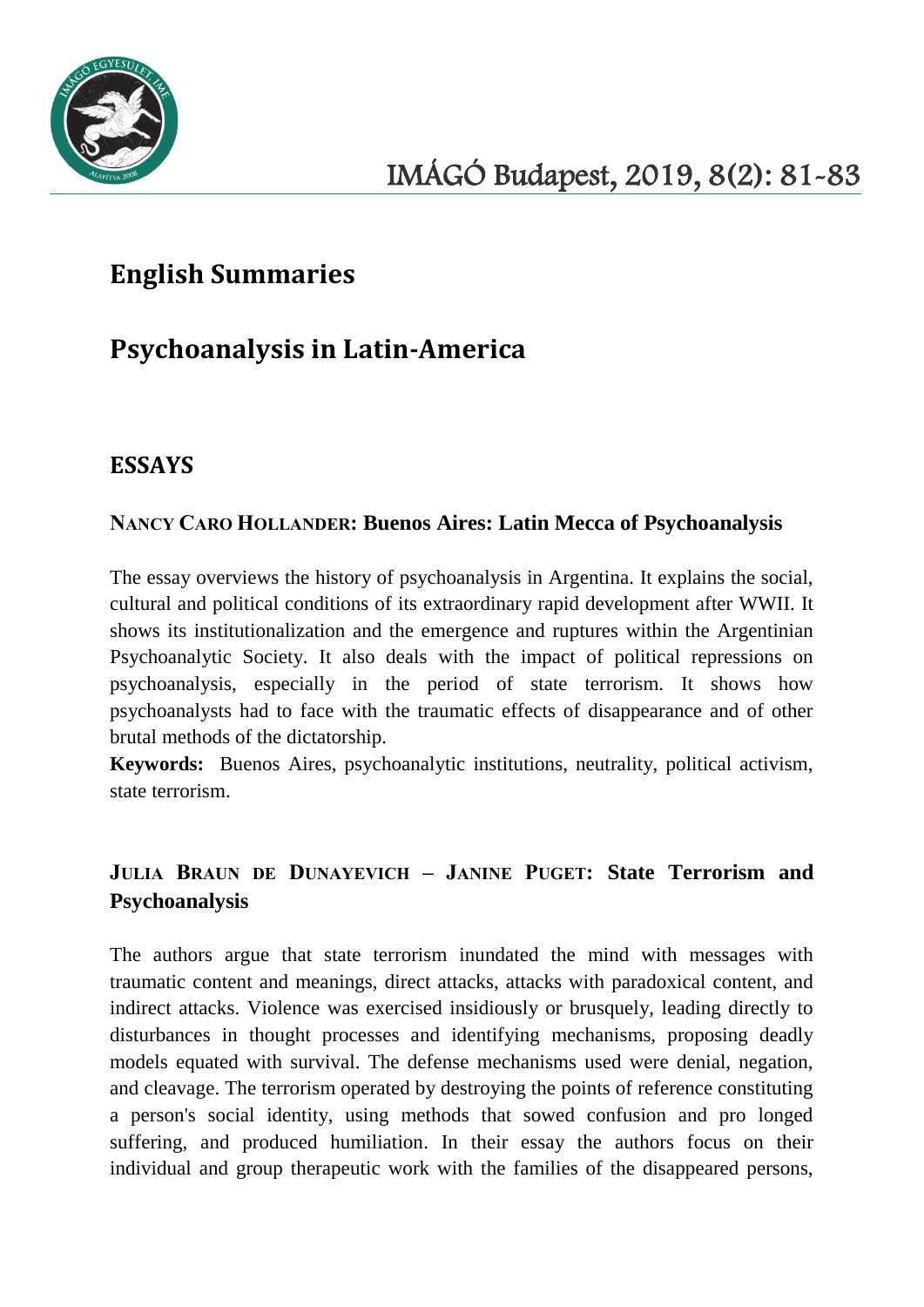murdered by the squads of the military government. They argue that in these cases the ordinary process of mourning is excluded. The impossibility of knowing what really happened to the missing person causes a "special mourning" in which an examination of reality is prevented and social discourse does not replace it.

**Keywords:** state terrorism, Argentina, disappearance, special mourning, social trauma

#### **WORKSHOP**

#### ANA INÉS HERAS**: Ferenczi's theory on power and its** *pollination* **to and within Latin America**

In this piece I argue that *mutuality* is a perspective developed by Hungarian psychoanalyst and intellectual Sándor Ferenczi, supported by a kind of relational stance that acknowledges difference through dialogue. Even if there is tension, the approach seeks to construct a community of peers with whom to think and with whom to create new possibilities for acting differently, intervening in society as well. I have labeled this theory as "power in mutuality" (translation from *poder en mutualidad*, Spanish original, Heras, 2018), considering it, indeed a *theory* on power. In this piece I establish a relationship amongst these ideas and what was later known as approaches practiced and theorized in Latin America in regards to social psychology, institutional analysis and group dynamics. These approaches are both and at the same time a clinical perspective and an action to transform society in search of deepening everyday democracy, in as much as they proceed by analyzing and challenging the institutions of society as well.

**Keywords**: Sándor Ferenczi, pollination, mutuality, power, institutions, democracy

### RAFAEL ALVES LIMA**: Itineraries of the relationship between psychoanalysis and politics in Brazil: a historical overview from the early period to the military dictatorship**

This article tries to establish some lines of historical interpretation about the relations between psychoanalysis and politics in the Brazilian intellectual tradition, proposing cuts and groupings in order to give visibility to the disputes of legitimacy for which such relation happened in the context of four works: *Lenin and Psychoanalysis* of Gastão Pereira da Silva (1933), *Psychoanalysis of a Civilization* of Julio Porto-Carrero (1933), *The Diabolical Unconscious* of Mauricio de Medeiros (1959) and *Masochism and Communism* by Karl Weissman (1964). Firstly, we will seek to recover the historiographic debate that included the implantation of psychoanalysis in Brazil within a civilization project for the country. Subsequently, we will try to establish the